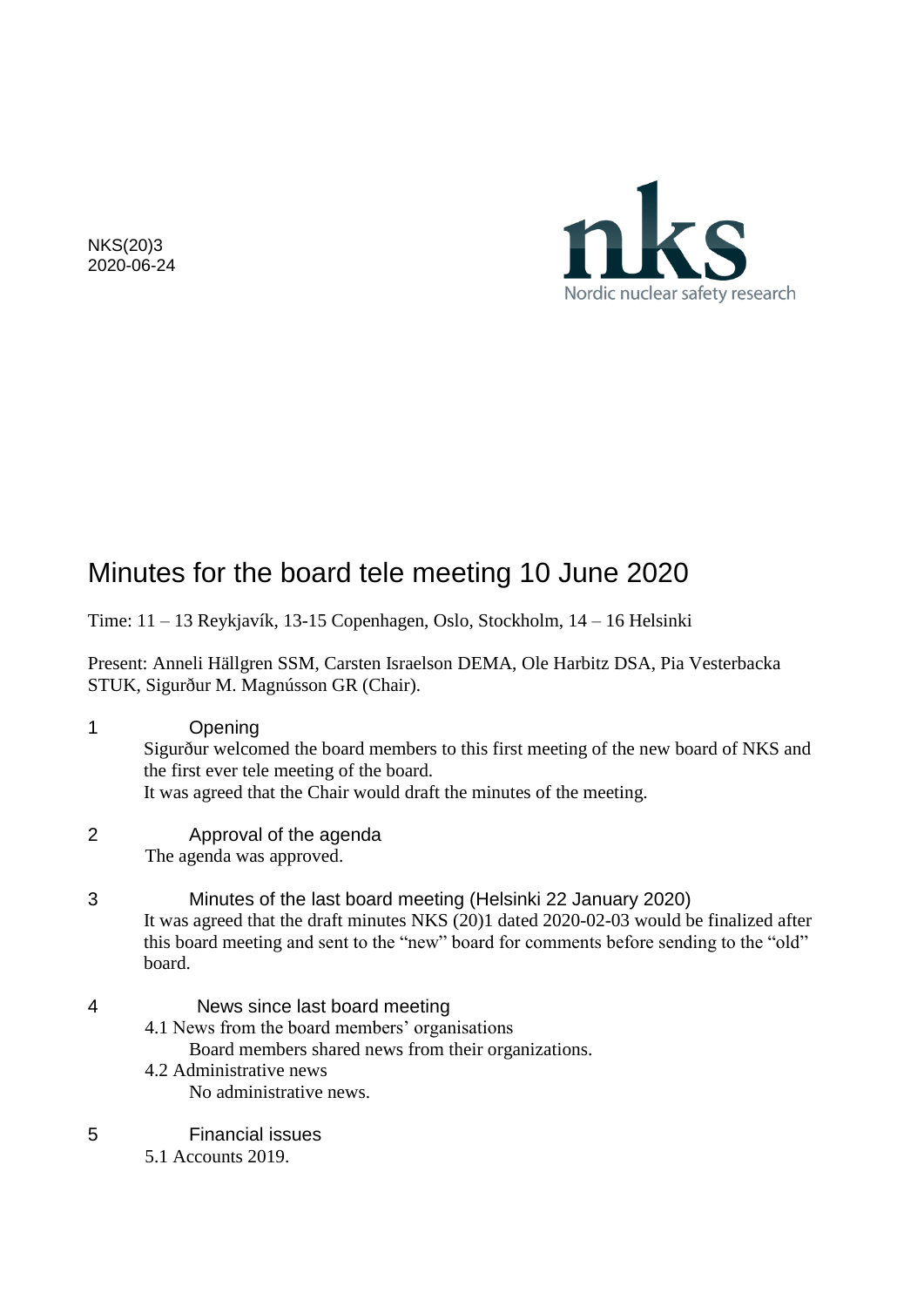The Financial Statements 2019 and the Long-form audit report both dated 19 March 2020 had been signed by owners through scans and e-mails.

New signing process worked well and may well be used in the future.

### 5.2 Financial status.

Financial status report and financial programme specification, both dated 2020-05-15 had been distributed to the board.

All costs within budget. The reserve is now ca. 0.77 MDKK.

The board takes note of the financial status and specification and moves on to the next agenda item.

6 Status of NKS B and NKS R projects incl. impact of Covid-19

Status report for NKS B and Status report for NKS R dated 29 May 2020 had been distributed.

For NKS R it´s business as usual. No delay in NKS R projects due to C-19 is expected at this stage.

For NKS B the situation is different as some projects are impacted by C-19 and others may be impacted if travel restrictions are still in place in the autumn.

There will be delay in 2 NKS B projects, NUCSEM and CRESCENT, due to C-19.

Plan for SHIELDMORC may need to change if not possible to carry out field exercise before 8 October 2020 due to travel restrictions.

GAMMARAY workshop planned for September and RAD-MERDE workshop planned for October may be delayed due to travel restrictions.

The board approved:

requests for 6 months delay of NUCSEM and CRESCENT.

proposed changes in workplan for SHIELDMORC if needed.

delay of GAMMARAY and RADMERDE workshops if needed.

# 7 Call for Proposals 2020 and Expected funding of NKS in 2021

Call for proposals will be announced on Tuesday 1 September 2020 with deadline Thursday 15 October 2020. Evaluations by AG sent to PC´s by Monday 16 November 2020. Expected funding of NKS in 2021 as expected at the same level as in 2020 with 3 M DKK available for each program area in 2021.

# 8 "NKS after 2020"

8.1 Roles document for approval.

The document "200606 Roles and responsibilities – final" was approved. The Roles document will be an appendix to the Procedures document that was approved at the January 2020 board meeting.

Sigurður and Anneli will merge the two documents and make editorial changes regarding language, clarity and consistency as needed.

The merged document "**Rules of procedure for NKS**" will be sent to the board before publication on the NKS website.

The Procedure document is a living document and will be reviewed and revised as needed.

# 8.2 Appointment of Chair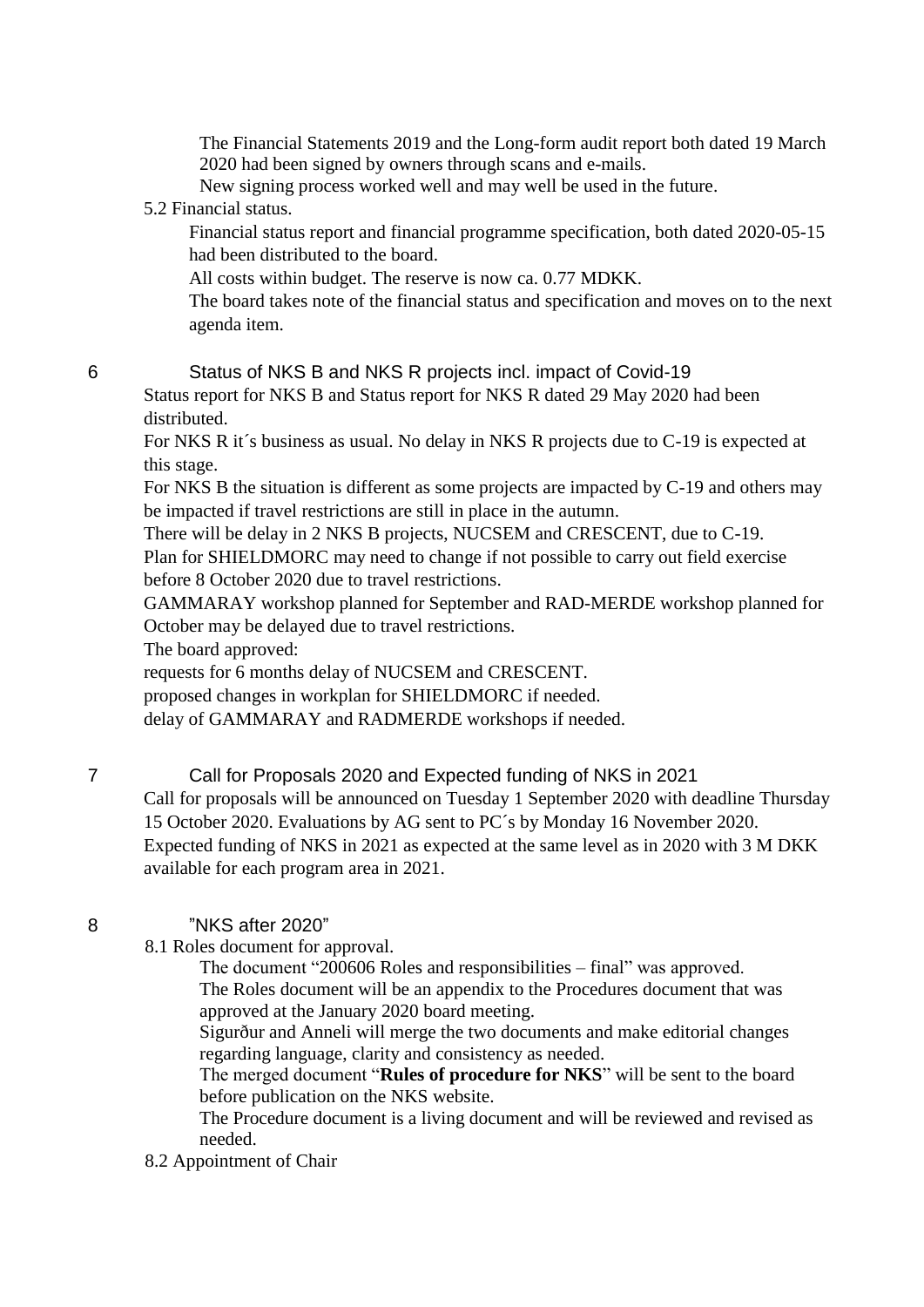Sigurður was appointed NKS Chair for three years, 2021-2023, on terms set out in a written agreement, see Appendix 1.

#### 8.3 Appointment of AG

The board approved nominations by owners and co-financiers to the Advisory Group, see Appendix 2. DEMA and STUK indicated their interest to review their nominations and will inform the board of any changes no later than Friday 12 June 2020 at noon.

#### 8.4 Other issues regarding "NKS after 2020"

The board agrees on the importance of seeking ways for continuous improvements, enhanced efficiency, and reduced costs. Anneli agreed to take lead in developing a short discussion paper on the aim and direction of the NKS board 2021-2023 for the January 2021 board meeting.

### 9 NKS R and B seminar 2022

9.1 Timing of seminar:

Week of 17 January 2022 at Finlandshuset, Stockholm

9.2 Proposal for an advisory programme committee:

It was agreed that the PC´s will lead the planning of program assisted by the NKS Secretariat and a virtual advisory group consisting of one member from each country bearing in mind balance between gender and program areas. The PC´s will select members, in consultation with the NKS chair from the pool of recent active NKS project participants. There will be no face to face meetings. Tele meetings and emails to be used as needed.

The PC´s are to establish the virtual advisory group ASAP and present a mature draft program at January 2021 Board meeting.

#### 10 Evaluation seminar

The Board decided to have a seminar on the evaluation process in the afternoon of the day before the joint meeting of the NKS Board and the AG in Oslo in January 2021. Astrid, Carsten, the NKS Chair and the PC´s plan the seminar. The group is to investigate the feasibility of arranging a webinar with the AG prior to the evaluation process, scheduled for 16 October – 16 November.

#### 11 **Information activities**

NKS web status and statistics had been distributed. The Board took note of the information provided the list of most downloaded documents from the website in 2020.

#### 12 Other issues

This was the last board meeting for Ole, who has been an important member of the NKS board for many years. Through constructive and positive contributions to the work of NKS he has been instrumental in the good work of NKS over the years.

### 13 Next meeting

Next meeting to be held in Oslo. DSA to propose dates within the week of 27 January ASAP.